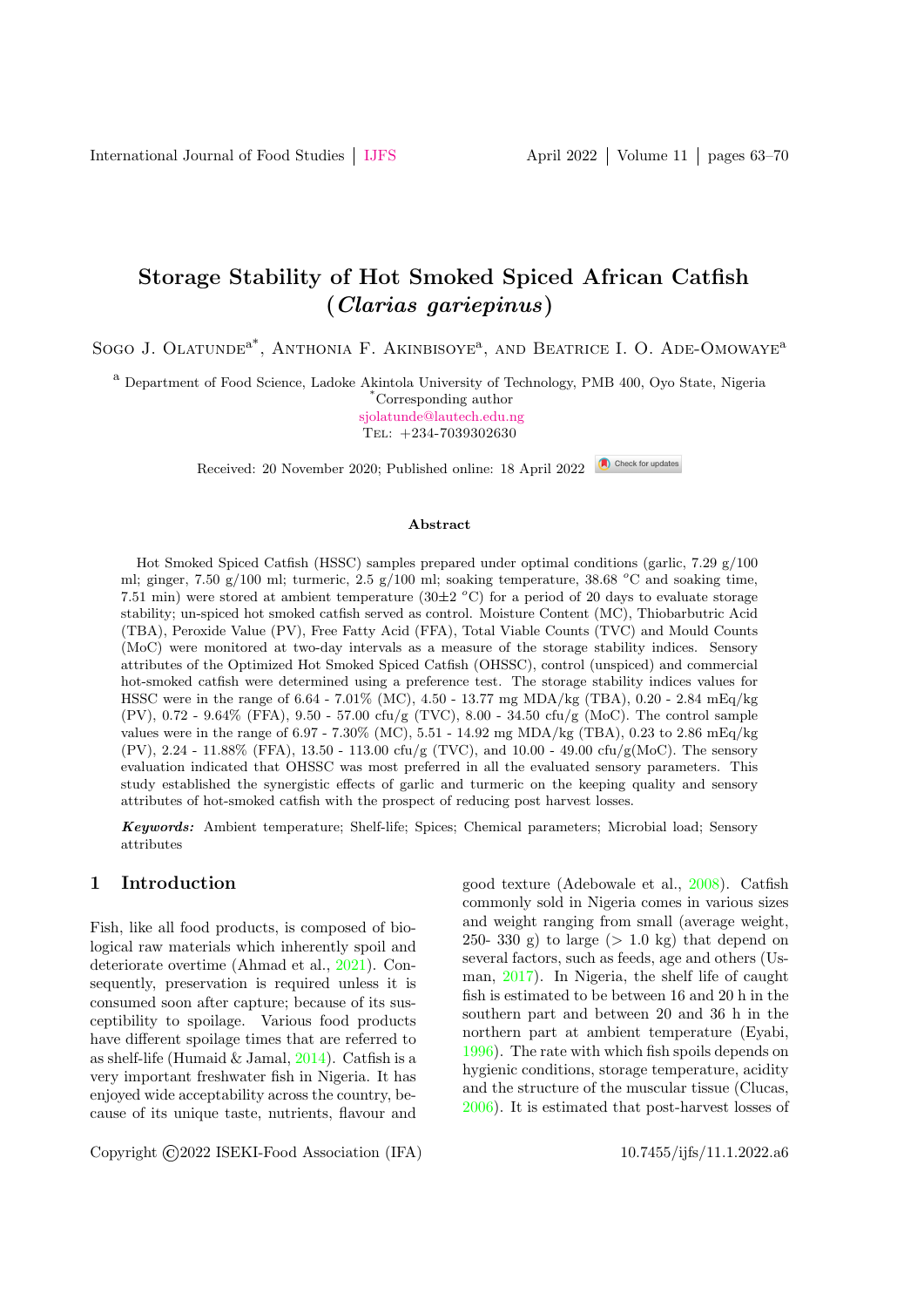fish accounts for more than 50% of the total fish caught in Nigeria (Tyokumbur, [2014\)](#page-7-1). Hence, to ensure the availability of fish throughout the year, especially during the lean season, it is essential to process the fish to preserve it in appreciable quantities in good condition until its use is required (FAO, [2001\)](#page-6-4). There are different methods of prolonging the shelf-life of fish which commonly include use of chemical preservatives, chilling, freezing, canning, drying, salting and smoking.

Smoking has long been employed for preservation and is still widely used for extending the shelf life of fish among several communities in developing countries (Adeyeye, [2016;](#page-5-1) Ward, [1995\)](#page-7-2). More than 50% of fish caught in Nigerian inland waters are preserved by smoke curing (Daramola et al., [2007\)](#page-6-5). Smoking favours lengthy preservation by removing moisture, which contributes to bacteriological and enzymatic spoilage. Several factors such as raw material preparation, use of additives, type and time of smoking, relative humidity, air velocity, temperature, and others have been identified as factors that affect the quality and shelf life of the smoked product (Hilderbrand, [2001;](#page-6-6) Osibona & Ezekiel, [2014\)](#page-7-3). Several authors have reported various levels of success with the use of spices (garlic, ginger, turmeric, and others) on shelf-life or organoleptic properties enhancement of fish (Tiamiyu et al., [2005\)](#page-7-4). In a recent study the optimum conditions (garlic, 7.29 g/100 ml, ginger, 7.50 g/100 ml, turmeric, 2.5 g/100 ml, soaking temperature, 38.68  $\degree$ C and soaking time, 7.51 min) for producing hot smoked spiced catfish with improved organoleptic and nutritional status were reported (Akinbisoye et al., [2019\)](#page-6-7). This present study evaluated the storage stability of the catfish produced under these optimum conditions.

#### 2 Materials and Methods

#### 2.1 Materials

Twenty mature catfish with weight range of 250 to 350 g were procured live from Owena market in Ondo State, Nigeria. The fish were immediately transported to the laboratory for further processing. The fish were slaughtered, beheaded and gutted, washed and kept in the freezer (-  $18\text{ °C}$  overnight unsalted and without packaging material prior to the experiment. Smoked commercial catfish, ginger, garlic and turmeric were purchased from a local market in Ado-Ekiti, Ekiti State, Nigeria.

### 2.2 Methods

### Preparation of the optimized hot smoked spiced catfish

The unsalted, cleaned and eviscerated whole fish were soaked in the optimized solution and optimized conditions (garlic;7.29 g/100 ml, ginger;7.50 g/100 ml, turmeric;2.5 g/100 ml, soaking temperature,  $38.68\text{ °C}$  and soaking time,  $7.51$ min) as described and established in a previous publication (Akinbisoye et al., [2019\)](#page-6-7). After draining of the spiced fish samples for about 5 min, both spiced and unspiced (control) fish samples were smoked in a smoking kiln. Smoking was performed at a temperature of 80 $\degree$ C for 7 h (Abdel-Hamied et al., [2009\)](#page-5-2). The spiced and unspiced (control) smoked fish samples were cooled before subjection to storage studies.

#### 2.3 Storage stability studies

The unspiced (control) and optimized smoked spiced catfish were stored at ambient temperature (30  $\pm$  2 °C) and monitored at two-day intervals for a period of 20 days to evaluate its stability. The monitored storage indices were moisture, thiobabituric acid (TBA), peroxide value and free fatty acid (FFA) content of the fish samples using the standard method of AOAC [\(2005\)](#page-6-8). Also, total viable and mould counts in the catfish samples were determined as described by Downes and Ito [\(2001\)](#page-6-9) and Okechalu et al. [\(2011\)](#page-7-5), and Montville and Matthews [\(2005\)](#page-7-6) respectively.

### 2.4 Sensory evaluation

The sensory evaluation was carried out on Optimised Hot Smoked Spiced Catfish, unspiced (control) smoked catfish and smoked commercial catfish samples. Sensory attributes (taste,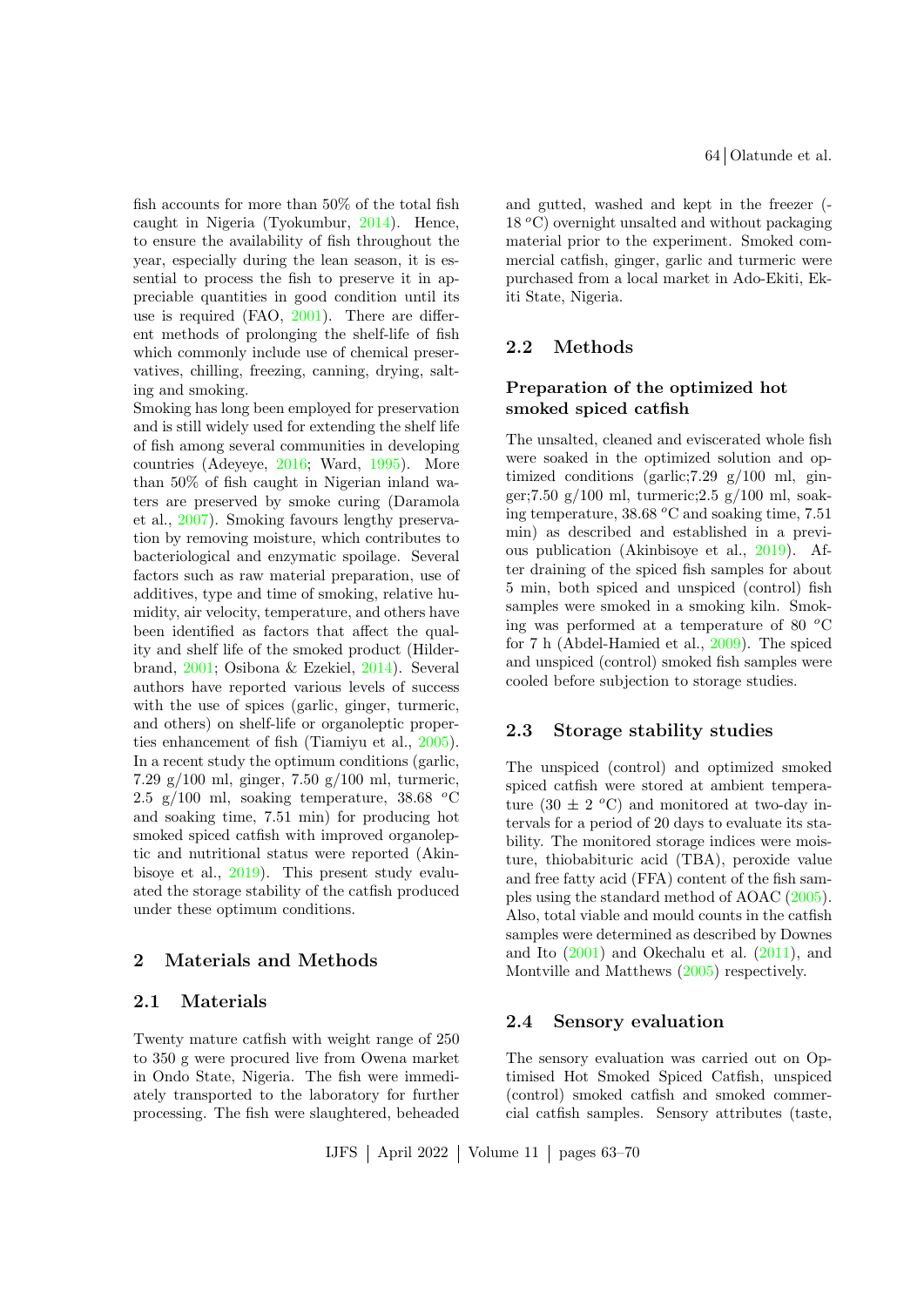Storage stability of smoked spiced Clarias gariepinus  $\vert 65 \rangle$ 

texture, appearance, after-taste, aroma and general acceptability) were evaluated separately according to the method of Stone and Sidel [\(2004\)](#page-7-7). A panel of 75 semi-trained people (50% male) comprised of staff and undergraduate students of the Department of Food Science and Technology, Federal Polytechnic Ado Ekiti, Nigeria, was constituted. The assessors fell within the age group of 25-55 years. The evaluation was carried-out in a well illuminated room with cross ventilation at ambient temperature. A 9-point hedonic scale, with 9 for extremely liked down to 1 for extremely disliked, was adopted. Consumer ethical conduct was followed by explaining the whole experimental process to the panellists before the organoleptic testing. Assessors were briefed about the type of fish species, which they would taste and the sources of the fish including the mode of processing e.g. the fish samples were smoked. Each panelist therefore participated in the study with full knowledge of the process. Approval from Ethics Committee is optional for common food sensory analysis hence, approval was not sought for this exercise being a commonly consumed food in the country. Nevertheless, these analyses were carried out following international tenets and informed consents were obtained from the panellists.

#### 2.5 Statistical analysis

All the data obtained from the experiments were analysed with the statistical programme SPSS for Windows version 20 with analysis of variance (ANOVA) for the normalized data. Means that were statistically different were separated using Duncan´s Multiple range test. The statistical significance for all the parameters was identified at  $95\%$  confidence level (p  $\langle 0.05 \rangle$ ). In the case of two samples comparison, t- test: paired two samples for means was used.

### 3 Results and Discussion

### 3.1 Moisture content of the stored catfish samples

The moisture content (Table [1\)](#page-3-0) of the Optimised Hot Smoked Spiced Catfish (OHSSC) decreased as storage period progressed and was consistently lower than the control sample. The moisture content of OHSSC decreased from 7.01 to 6.65% while that of the control sample decreased from 7.30 to 6.98%. Significant differences ( $p < 0.05$ ) based on the t-test analysis existed in the moisture content of the OHSSC and control sample before and during storage. The storage period was also observed to have a significant effect on the moisture content in both the spiced and unspiced (control) fish samples. The difference in the initial moisture content of the OHSSC and the control sample might be attributed to the impact of the spices in the fish (Tagoe et al., [2011\)](#page-7-8). The observed moisture content is close and falls within the range of moisture content (7-9%) for smoked Clarias gariepinus as reported by Usman [\(2017\)](#page-7-0). However, the decreasing trend observed in both the OHSSC and control sample during storage might be attributed to loss of moisture into the atmosphere. The loss of moisture into the surrounding air may be dependent on the air's humidity. It was reported that the moisture content of fish subjected to different treatments decreased after smoking from 6.95 to 4.93% (Oyelese, [2006\)](#page-7-9). The moisture content (which is of great importance in storage) of both the spiced and unspiced smoked Clarias gariepinus was between 6 and 7\% which is within the moisture content reported for dried fish  $(6\%$  to  $8\%)$  (Yanar, [2007\)](#page-7-10). This observation indicates that the spiced smoked fish could be preserved successfully for 20 days and beyond without spoilage thus reducing postharvest losses of the fish.

# 3.2 Thiobabituric acid content of the stored catfish samples

Thiobabituric acid (TBA) content is a widely used indicator for the assessment of degree of secondary lipid oxidation. It evaluates the second stage of autoxidation, during which the peroxides are oxidised to aldehydes and ketones, which impart the disagreeable fishy or rancid odours and flavour (Romero et al., [2008\)](#page-7-11). The TBA values (Table [1\)](#page-3-0) increased consistently in both the spiced and unspiced samples as storage days increased, however the OHSSC had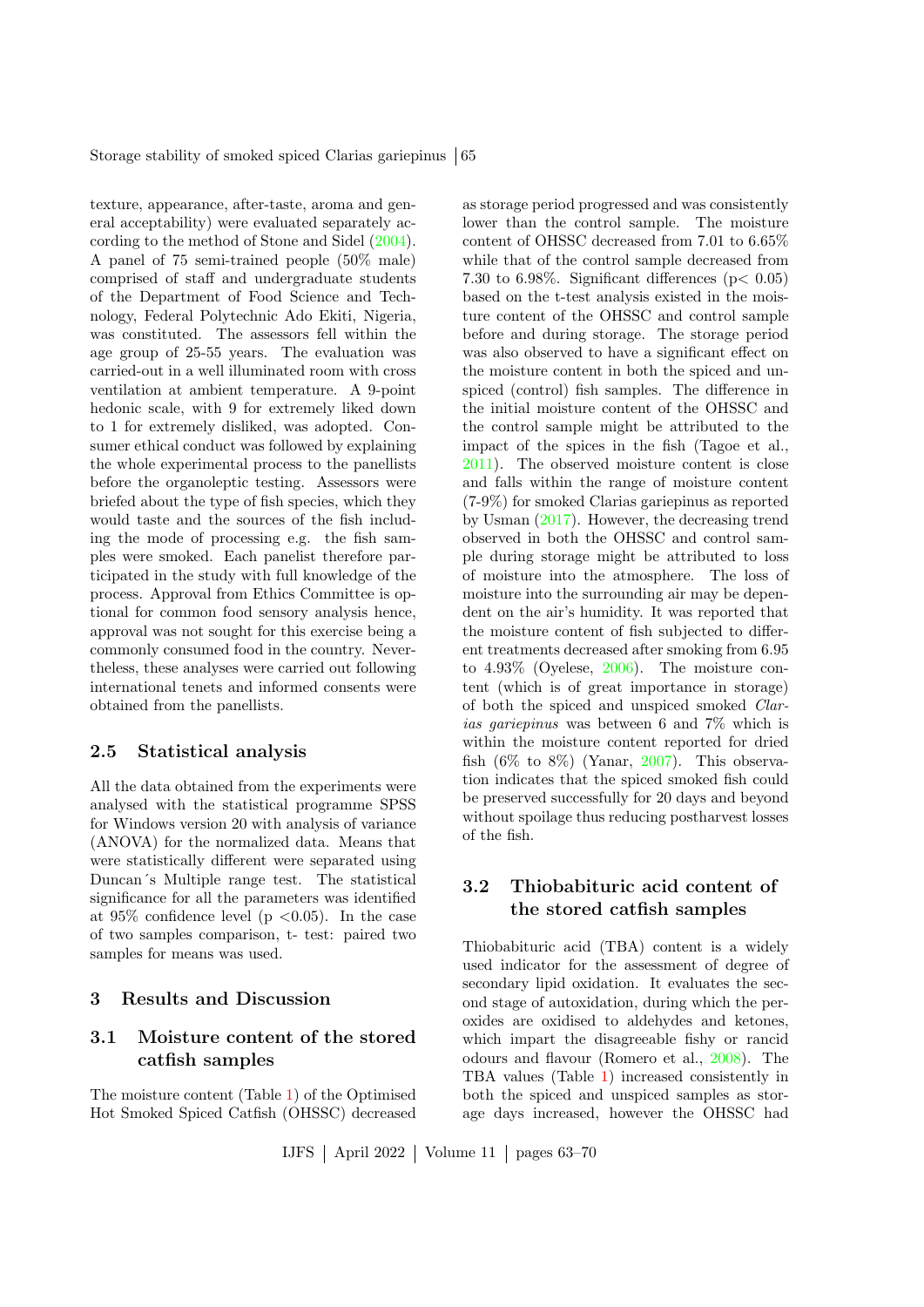| Storage<br>Period | $MC(\%)$                       |                                | $PV$ (mEq/kg)                  |                                | FFA $(\%)$                     |                                | $TBA$ (mg $MDA/kg$ )           |                                |
|-------------------|--------------------------------|--------------------------------|--------------------------------|--------------------------------|--------------------------------|--------------------------------|--------------------------------|--------------------------------|
| (Days)            | Optimised                      | Control                        | Optimised                      | Control                        | Optimised                      | Control                        | Optimised                      | Control                        |
| S/N               | (A)                            | (B)                            | (A)                            | (B)                            | (A)                            | (B)                            | (A)                            | (B)                            |
| $\overline{0}$    | $7.010 \pm 0.000^j$            | $7.300 \pm 0.00^{j}$           | $0.209 \pm 0.001^a$            | $0.230 \pm 0.003^a$            | $0.724 \pm 0.000^a$            | $2.248 \pm 0.397^a$            | $4.503 \pm 0.022^b$            | $5.516 \pm 0.028^a$            |
| $\mathcal{D}$     | $6.937 \pm 0.002^i$            | $7.267 \pm 0.02^i$             | $0.471 \pm 0.004^b$            | $0.489 \pm 0.004^b$            | $2.976 \pm 0.01^b$             | $5.220 \pm 0.012^b$            | $4.685 \pm 0.017^a$            | $5.682 \pm 0.017^b$            |
| 4                 | $6.905 \pm 0.002^h$            | $7.235 \pm 0.02^h$             | $0.735 \pm 0.004$ <sup>c</sup> | $0.753 \pm 0.004$ <sup>c</sup> | $3.716 \pm 0.012$ <sup>c</sup> | $5.961 \pm 0.012$ <sup>c</sup> | $5.534 \pm 0.017$ <sup>c</sup> | $6.712 \pm 0.017$ <sup>c</sup> |
| 6                 | $6.905 \pm 0.002^h$            | $7.203 \pm 0.009$              | $0.999 \pm 0.004^d$            | $1.017 \pm 0.004^d$            | $4.457 \pm 0.01^d$             | $6.701 \pm 0.012^d$            | $6.564 \pm 0.017^d$            | $7.742 \pm 0.017^d$            |
| 8                 | $6.873 \pm 0.0029$             | $7.171 \pm 0.002^f$            | $1.263 \pm 0.004^e$            | $1.281 \pm 0.004e$             | $5.198 \pm 0.012^e$            | $7.442+0.012^e$                | $7.593 \pm 0.017^e$            | $8.771 \pm 0.017^e$            |
| 10                | $6.841 \pm 0.002^{f}$          | $7.139 \pm 0.002^e$            | $1.527 \pm 0.004$              | $1.545 \pm 0.004$              | $5.938 \pm 0.012^f$            | $8.182 \pm 0.012^f$            | $8.623 \pm 0.017^f$            | $9.801 \pm 0.017^{f}$          |
| 12                | $6.709 + 0.002^e$              | $7.107 + 0.002^d$              | $1.791 \pm 0.0049$             | $1.809 + 0.0049$               | $6.679 + 0.019$                | $8.923 + 0.012g$               | $9.653 \pm 0.017$ <sup>g</sup> | $10.830 \pm 0.01$ <sup>g</sup> |
| 14                | $6.747 \pm 0.002^d$            | $7.075 \pm 0.002$ <sup>c</sup> | $2.055 \pm 0.004^h$            | $2.073 \pm 0.004^h$            | $7.419 \pm 0.01^h$             | $9.663 \pm 0.012^h$            | $10.682 \pm 0.01^h$            | $11.860 \pm 0.01^h$            |
| 16                | $6.704 \pm 0.002$ <sup>c</sup> | $7.035 \pm 0.002$ <sup>c</sup> | $2.483 \pm 0.004^h$            | $2.501 \pm 0.004^h$            | $7.419 \pm 0.01^h$             | $9.663 \pm 0.012^h$            | $10.702 \pm 0.01^h$            | $11.960 \pm 0.01^h$            |
| 18                | $6.681 + 0.002^b$              | $7.011 \pm 0.002^b$            | $2.583 \pm 0.004^i$            | $2.601 + 0.004^{i}$            | $8.900 + 0.012^i$              | $11.144 + 0.01^{i}$            | $12.741 \pm 0.017^i$           | $13.919 + 0.017^i$             |
| 20                | $6.649 \pm 0.002^a$            | $6.979 \pm 0.002^a$            | $2.847 \pm 0.004^{j}$          | $2.865 \pm 0.004^{j}$          | $9.641 \pm 0.012^{j}$          | $11.885 \pm 0.01^{j}$          | $13.771 \pm 0.017^j$           | $14.949 \pm 0.017^{j}$         |

<span id="page-3-0"></span>Table 1: Effect of Storage Days on the Control and Optimised Hot Smoked Catfish

The t-tests conducted for the optimised and control samples for each day along each row are all significantly different ( $p = 0.05$ ). Means with different letters along each column were significantly different at  $p<0.05$ . (Mean  $\pm$  Std. deviation). MC: Moisture Content, PV: Peroxide Value, FFA: Free Fatty Acid, TBA: Thiobarbutric Acid

lower values of TBA compared to the control samples. The TBA values ranged from 5.51 to 14.92 mg MDA/kg in the control sample while for OHSSC, the values ranged from 4.50 to 13.77 mg MDA/kg. This observation showed that spiced and unspiced samples had the rancidity tendencies but the level was more in control samples than the spiced fish samples. The differences between the spiced and unspiced samples were significant throughout the storage period indicating the impact of the spices to minimise rancidity tendency in the catfish. These results are in line with TBA result documented for Scomber japonicus (Goulas & Kontominas, [2005\)](#page-6-10) and Ar-gyrosomus regius (Hernández et al., [2009\)](#page-6-11). This observation also agrees with the findings of Famurewa et al. [\(2017\)](#page-6-12) on storage of African catfish in freezer over a period of six weeks where increasing TBA was recorded with storage. The result indicates that spices are effective in retarding lipid oxidation. A previous report had also demonstrated that spices possess antioxidant and antimicrobial properties (Srinivasan, [2014\)](#page-7-12).

### 3.3 Peroxide value of the stored catfish samples

The peroxide value as presented in Table [1](#page-3-0) ranged from 0.23 to 2.87 mEq/kg for the control sample and 0.21 to 2.85 mEq/kg for the OHSSC. Similar trends as recorded for TBA were also observed for the peroxide values in both the stored spiced and unspiced samples. The values increased as the storage period increased but the values for OHSSC were generally lower than that of the control sample. The differences (p≤0.05) within the spiced sample or control sample, and between the spiced and unspiced samples were significant during the storage period. The spices and storage period had impact on the peroxide value as also noted in TBA. The peroxide value is an initial evidence of rancidity development in oils and fats, it is therefore inferential that the OHSSC would have reduced rate of primary peroxidation, compared to the control sample. This result is in agreement with report by Silva et al. [\(2008\)](#page-7-13) which showed that ginger is effective in retarding rancidity in hot smoked catfish. It also agrees with the studies of Pakawatchai et al. [\(2009\)](#page-7-14), that spices' activities as antioxidants are directly related to their concentration.

# 3.4 Free fatty acid of the stored catfish samples

The free fatty acid (FFA) values (Table [1\)](#page-3-0) in Optimised Hot Smoked Spiced Catfish (OHSSC) ranged from  $0.72$  to  $9.64\%$  and from  $2.25$  to 11.88% in the control sample. The notable differences within each sample (OHSSC and control)

IJFS April 2022 Volume 11 pages 63–70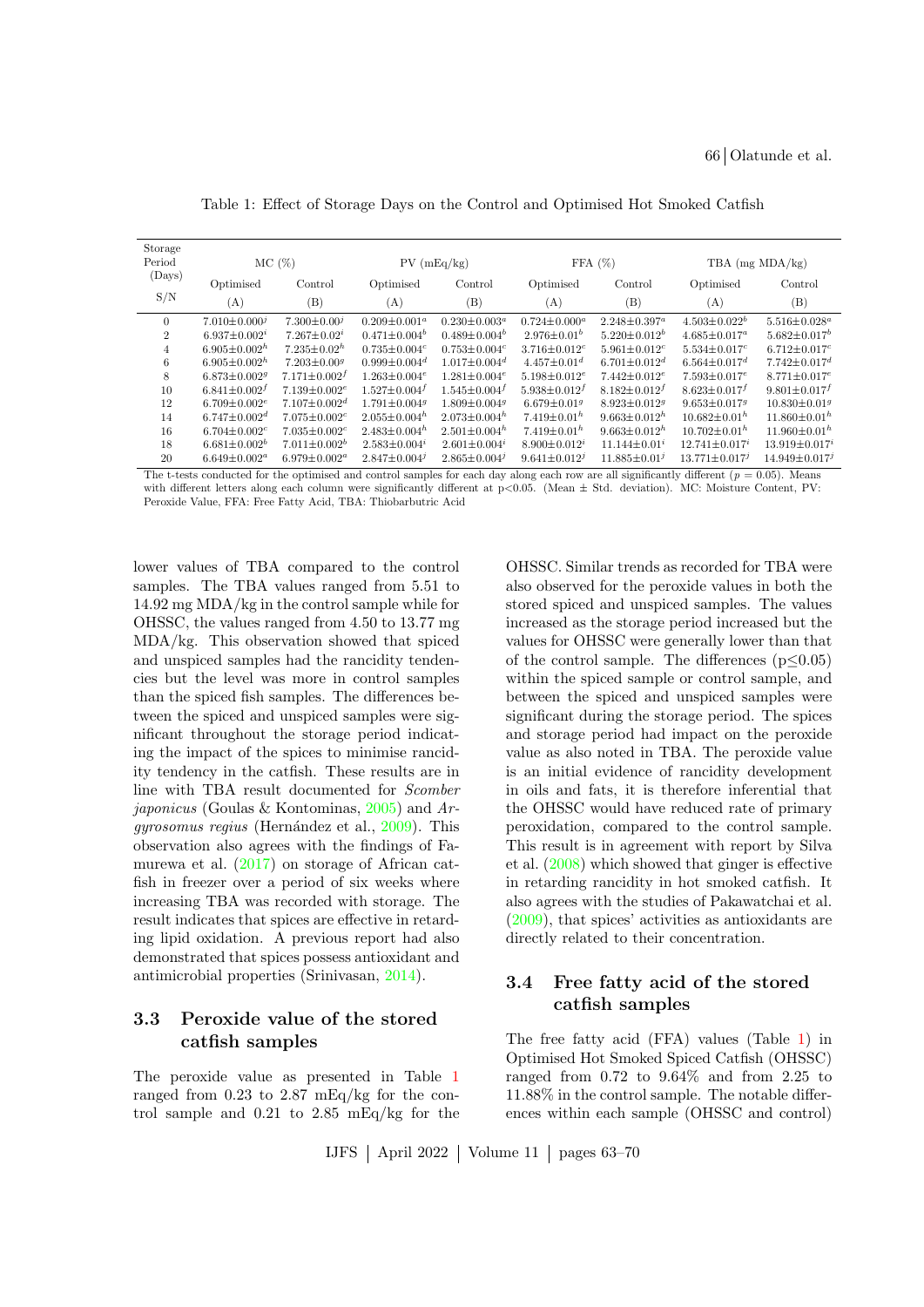Storage stability of smoked spiced Clarias gariepinus  $\vert 67 \rangle$ 

and between the control sample and OHSSC were significant during the storage period. The control sample had higher FFA values than OHSSC. This suggests that the addition of the local spices might have inhibited FFA production. Similar increasing trend in FFA was reported for smoked catfish stored in the freezer for six weeks (Famurewa et al., [2017\)](#page-6-12). FFA content in a product can be an indicator of spoilage and sensory quality of the product (Clucas, [2006\)](#page-6-3). It is used also to measure the rancidity of foods. The observed trend was similar to the other indices (TBA and PV) used to evaluate the rancidity tendencies in the stored catfish. The results further established the effectiveness of garlic, ginger and turmeric as antioxidants which are able to inhibit the synthesis of free fatty acid in the OHSSC stored for 20 days under ambient temperature.

### 3.5 Microbiological Characteristics

The microbial status of Optimised Hot Smoked Spiced Catfish (OHSSC) during storage is presented in Table [2.](#page-5-3) The TVC values ranged from 9.50 (after two days) to 57.0 x  $10^2$  cfu/g (after twenty days) and from 13.50 (after two days) to  $113.00 \times 10^2$  cfu/g (after twenty days) for OHSSC and control, respectively. The relatively lower TVC values of OHSSC may be attributed to the antibacterial activities of the spices. Kumolu-Johnson and Ndimele [\(2011\)](#page-6-13) had earlier reported lower microbial load of Clarias gariepinus treated with ginger paste. The microbial load is within the safe limit  $\left( \langle 10^5 \langle 10^7 \langle 10 \rangle \rangle \right)$  as reported by Frazier and Westhoff [\(1998\)](#page-6-14) and FAO and WHO [\(2013\)](#page-6-15). For mould count, the values were between 8.00 and 10.00 x  $10^6$  cfu/g (day 2); and 35.00 and 49.00  $x10^6$  cfu/g (day 20) for OHSSC and control, respectively. There was an increasing trend in both TVC and MoC within the two samples and between the spiced and unspiced samples with increased storage period. However, the extent of increase of TVC between spiced and the control samples was more than 7-fold. For instance, between the  $2^{nd}$  and  $4^{th}$  day of storage there was about 95% increase in the OHSSC while the percentage increase in the control was about 737%. Gupta and Ravishankar [\(2005\)](#page-6-16) demonstrated the antibacterial activity of ginger, garlic and turmeric on Escherichia coli and the findings from this study also support this claim. Another study on the antibacterial activity of Allium plants including garlic has been documented (Benkeblia, [2004\)](#page-6-17).

# 3.6 Sensory attributes of the OHSSC, Control and Commercial Smoked Catfish

The sensory attributes of the optimised smoked spiced catfish, control and commercial smoked catfish are presented in Table [3.](#page-5-4) Significant differences  $(p<0.05)$  existed among the three samples in almost all the parameters evaluated. From the table, it was clear that OHSSC product was the most preferred among the three samples based on their sensory scores. The mean sensory scores for aroma (7.44), texture (7.31), taste (7.51) and overall acceptability (7.47) of OHSSC were consistently higher than that of the control and commercial smoked catfish. The sensory evaluation showed over 80% preference for the optimised hot smoked spiced catfish. The higher preference for the spiced fish might be attributed to the inclusion of spices which have been demonstrated to enhance organoleptic quality of foods (Ade-Omowaye et al., [2015\)](#page-5-5). This observation agrees with the findings of Kumolu-Johnson and Ndimele [\(2011\)](#page-6-13) where panelists rated Clarias gariepinus treated with ginger paste better than untreated sample.

### 4 Conclusions

The anti-oxidative and antimicrobial properties of the garlic, ginger and turmeric spices were demonstrated on hot smoked spiced catfish with significant reduction in rancidity tendencies and total viable and mould growths during storage under ambient temperature for a period of 20 days. The low TBA and peroxide value, as well as reduced total viable and mould counts in the spiced catfish samples as compared to the unspiced sample are good indicators of the potentials of local spices in extending shelf life of catfish. Organoleptically, the general pattern of consumer preference of the products indicated that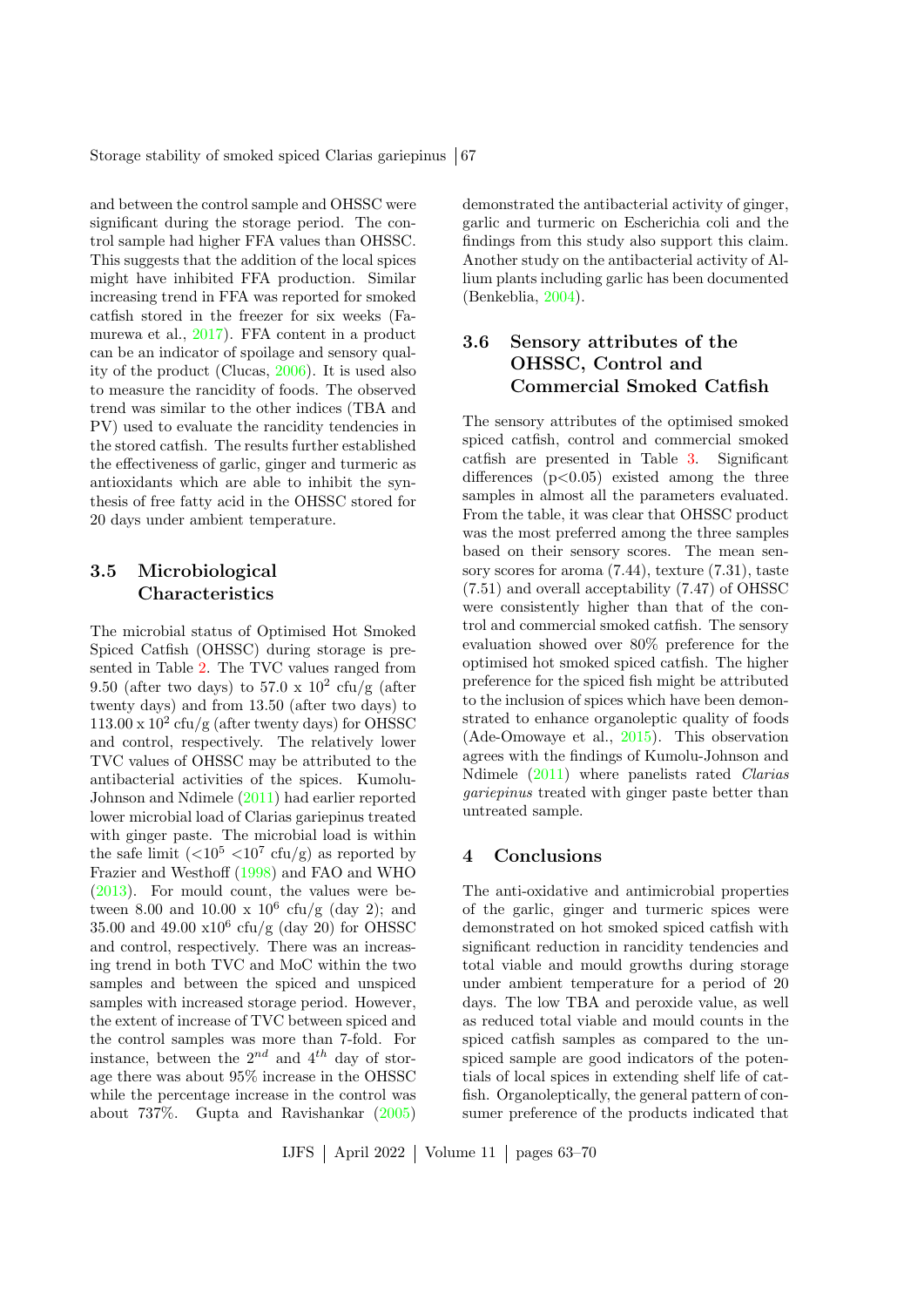| Storage<br>Period |                                  | TVC $(\times 103)$                  | MoC $(\times 106)$ |                 |  |
|-------------------|----------------------------------|-------------------------------------|--------------------|-----------------|--|
| (Days)            | Optimised $(A)$                  | Control $(B)$                       | Optimised $(A)$    | Control $(B)$   |  |
| $\theta$          |                                  |                                     |                    |                 |  |
| $\overline{2}$    | $0.950 \pm 353.553^a$            | $1.350 \pm 212.132^a$               | $8.000^{ab}$       | $10.000^a$      |  |
| $\overline{4}$    | $41.850 \pm 70.711^b$            | $11.300 \pm 141.421^b$              | $5.500^a$          | $13.000^a$      |  |
| 6                 | $2.250 \pm 212.132^{bc}$         | $11.600 \pm 144.214^{bc}$           | $9.000^{ab}$       | $15.500^a$      |  |
| 8                 | $2.550 \pm 212.132^{cd}$         | $12.950 \pm 353.553^{bcd}$          | $12.500^b$         | $17.000^a$      |  |
| 10                | $2.800 \pm 282.843^d$            | $13.200 \pm 339.113^{bcd}$          | $18.500^{c}$       | $18.5.000^{ab}$ |  |
| 12                | $2.950 \pm 212.132^d$            | $15.800\pm565.685^{cde}$            | $23.000^{cd}$      | $19.5.000^{ab}$ |  |
| 14                | $3.450 \pm 353.553^e$            | $16.850 \pm 3323.402^{def}$         | $25.000^d$         | $28.000^{bc}$   |  |
| 16                | $4.250 \pm 70.711^f$             | $18.250 \pm 919.239$ <sup>ef</sup>  | $31.000^e$         | $35.000^{cd}$   |  |
| 18                | $5.250 \pm 353.553$ <sup>g</sup> | $19.250 \pm 3464.823$ <sup>ef</sup> | $30.500^e$         | $40.000^{de}$   |  |
| 20                | $5.700 \pm 141.421$ <sup>g</sup> | $20.350 \pm 353.553^f$              | $34.500^e$         | $49.000^e$      |  |

<span id="page-5-3"></span>Table 2: Microbial Load of the Control and Optimised Hot Spiced Smoked Catfish

The t-tests conducted for the optimised and control samples for each day along each row are all significantly different  $(p = 0.05)$ . Means with different letters along each column were significantly different at  $p<0.05$ . (Mean  $\pm$  Std. deviation). TVC: Total Viable Counts and MoC: Mould Counts

<span id="page-5-4"></span>Table 3: Mean Sensory Attributes of the Control and Optimised Hot Smoked Spiced Catfish

|                      | Categories Appearance                                 | Aroma                              | Texture                                                                                          | 'l'aste                                                          |                                                 | After taste Overall acceptability                         |
|----------------------|-------------------------------------------------------|------------------------------------|--------------------------------------------------------------------------------------------------|------------------------------------------------------------------|-------------------------------------------------|-----------------------------------------------------------|
| OHSSC-<br>CSC.<br>CC | $7.48 + 0.20^a$<br>$7.52 + 0.13^a$<br>$7.25 + 0.24^b$ | $7.44 \pm 0.18^a$<br>$7.35+0.11^b$ | $7.31 + 0.21^a$<br>$6.61 + 0.14c$<br>$6.12 \pm 0.13$ <sup>c</sup> $7.25 \pm 0.07$ b <sup>b</sup> | $7.51 + 0.13^a$<br>$5.19 \pm 0.11$ <sup>c</sup><br>$7.25 + 0.07$ | $7.53 + 0.14^a$<br>$-6.67 + 0.23$<br>$719+011b$ | $7.47 \pm 0.30^a$<br>$6.97 \pm 0.23^c$<br>$7.31 + 0.31^b$ |

Means without a common superscript in a column are significantly different ( $p<0.05$ ). (Mean  $\pm$  Std. deviation). (OHSSC) - Optimised Hot Smoked Spiced Catfish; (CSC) - Control smoked catfish; (CC) Commercial smoked catfish

the optimised spiced samples were most acceptable compared to the control and commercial catfish samples.

#### References

- <span id="page-5-2"></span>Abdel-Hamied, A. A., Nassar, A. G., & El-Badry, N. (2009). Investigations on antioxidant and antibacterial activities of some natural extracts. World Journal of Dairy and Food Sciences,  $\lambda(1)$ , 1–7.
- <span id="page-5-0"></span>Adebowale, B. A., Dongo, L. N., Jayeola, C. O., & Orisajo, S. B. (2008). Comparative Quality Assessment of Fish (Clarias gariepinus) Smoked with Cocoa Pod

Husk and Three Other Different Smoking Materials. Journal of Food Technology,  $6(1)$ , 5–8.

- <span id="page-5-5"></span>Ade-Omowaye, B., Adedeji, T., & Oluwalana, I. (2015). The Effect of Ginger Extract on the Acceptability and Storability of a Non-alcoholic Beverage (Sorghum Stem Sheath Drink) in Nigeria. Journal of Scientific Research and Reports,  $7(3)$ , 178– 184.
- <span id="page-5-1"></span>Adeyeye, S. A. O. (2016). Traditional fish processing in Nigeria: a critical review. Nutrition and Food Science,  $46(3)$ , 321-335.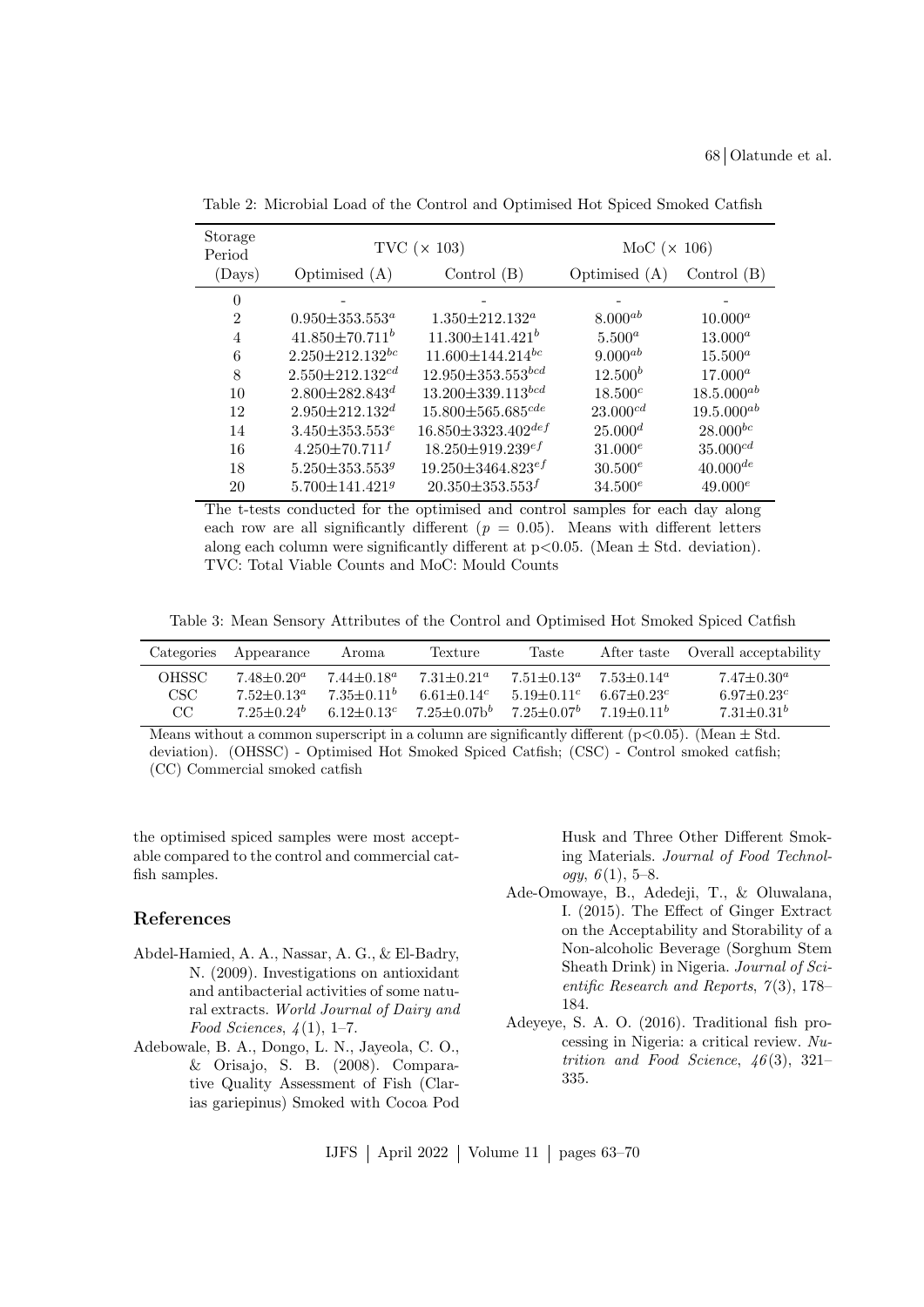Storage stability of smoked spiced Clarias gariepinus 69

- <span id="page-6-0"></span>Ahmad, B., Ali, A., DiNaz, S., Raziq, Khan, A., Abdul, A., Ullah, F., Ahmad, S., Ul Haq, A., Ullah, I., Khan, I., & Ishaq, M. (2021). Biochemical composition of fish and changes during processing and storage: A review. Bioscience Research,  $18(2)$ , 1903–1913. https://www.isisn. [org / BR18\(2 \) 2021 / 1903 - 1913 - 18\(2 \)](https://www.isisn.org/BR18(2)2021/1903-1913-18(2)2021BR21-244.pdf) [2021BR21-244.pdf](https://www.isisn.org/BR18(2)2021/1903-1913-18(2)2021BR21-244.pdf)
- <span id="page-6-7"></span>Akinbisoye, A. F., Duduyemi, O., Arinkoola, O. A., Abioye, A. O., & Ade-Omowaye, B. I. O. (2019). Influence of Some Local Spices on Chemical and Antioxidant Properties of Hot-Smoked African Catfish (Clariasgariepinus). Elixir Food Science, 131, 53337–53343.
- <span id="page-6-8"></span>AOAC. (2005). Official methods of analysis of AOAC International (20th ed.). AOAC International.
- <span id="page-6-17"></span>Benkeblia, N. (2004). Antimicrobial activity of essential oil extracts of various onions (Allium cepa) and garlic (Allium sativum). Food Science and Technology,  $37(2)$ , 263-268.
- <span id="page-6-3"></span>Clucas, I. J. (2006). Fish handling Preservation and Processing in the Tropics (tech. rep.). Tropical Products Institute.
- <span id="page-6-5"></span>Daramola, J., Fasakin, E. A., & Adeparusi, E. O. (2007). Changes in physicochemical and sensory characteristics of smoke-dried fish species stored at ambient temperature. African Journal of Food, Agriculture, Nutrition and Development,  $7(6)$ , 1–16.
- <span id="page-6-9"></span>Downes, F. P., & Ito, H. (2001). Compendium of methods for the microbiological examination of foods. washington: American public. Health Association (APHA).
- <span id="page-6-2"></span>Eyabi, G. D. (1996). Storage Quality of three pelagic species (Ethmalosa fimbriata, Sardinella madrensis and Ilisha Africa) in Ice. Paper presented at FAO expert consultation on fish Technology in Africa. pp 88-98.June 1996. Kisumu, Kenya.
- <span id="page-6-12"></span>Famurewa, J. A. V., Akise, O. G., & Ogunbodede, T. (2017). Effect of storage methods on the nutritional qualities of African Catfish Clarias gariepinus. African Journal of Food Science, 11 (7), 223–233.
- <span id="page-6-4"></span>FAO. (2001). Post-harvest changes in fish (tech. rep.). Food and Agriculture Organization. Rome, Fisheries; Aquaculture Department, Food; Agriculture Organization.
- <span id="page-6-15"></span>FAO, & WHO. (2013). Code of practice for fish and fishery products (CAC/RCP 52- 2003, amendment 2013) (tech. rep.). <http://www.cfs.gov.hk>
- <span id="page-6-14"></span>Frazier, W. C., & Westhoff, D. C. (1998). Food microbiology 4th ed. International Edition McGraw Hill, Singapore, 440–441.
- <span id="page-6-10"></span>Goulas, A. E., & Kontominas, M. G. (2005). Effect of salting and smoking-method on the keeping quality of chub mackerel (Scomber japonicus): biochemical and sensory attributes. Food Chemistry,  $93(3), 511-520.$
- <span id="page-6-16"></span>Gupta, S., & Ravishankar, S. (2005). A Comparison of the Antimicrobial Activity of Garlic, Ginger, Carrot, and Turmeric Pastes Against Escherichia coli O157:H7 in Laboratory Buffer and Ground Beef. Foodborne Pathogens and Disease,  $2(4)$ , 330–340.
- <span id="page-6-11"></span>Hernández, M. D., López, M. B., Álvarez, A., Ferrandini, E., García García, B., & Garrido, M. D. (2009). Sensory, physical, chemical and microbiological changes in aquacultured meagre (Argyrosomus regius) fillets during ice storage. Food  $Chemistry, 114(1), 237-245. <sub>https://www.spt.org/30032-2015.</sub>$ [doi.org/10.1016/j.foodchem.2008.09.045](https://doi.org/10.1016/j.foodchem.2008.09.045)
- <span id="page-6-6"></span>Hilderbrand, K. S. (2001). Fish smoking procedures for forced convection smoke houses (tech. rep.). Oregon State University Extension Service Sea Grant. Oregon, Oregon State University Extension Service Sea Grant. [http: / / seagrant. orst. edu /](http://seagrant.orst.edu/sgpubs/onlinepubs.pdf.%20pp%202-42) [sgpubs/onlinepubs.pdf.%20pp%202-42](http://seagrant.orst.edu/sgpubs/onlinepubs.pdf.%20pp%202-42)
- <span id="page-6-1"></span>Humaid, S. A., & Jamal, M. T. (2014). The Effect of Storage Temperature (4°C, 15°C and 25°C) on The Shelf Life of Whole Marine Fish (Rastrelliger kanagurta). IOSR Journal of Environmental Science, Toxicology and Food Technology,  $8(11)$ , 46– 51.
- <span id="page-6-13"></span>Kumolu-Johnson, C. A., & Ndimele, P. E. (2011). Anti-Oxidative and Anti-fungal Effects of Fresh Ginger (Zingiber offic-